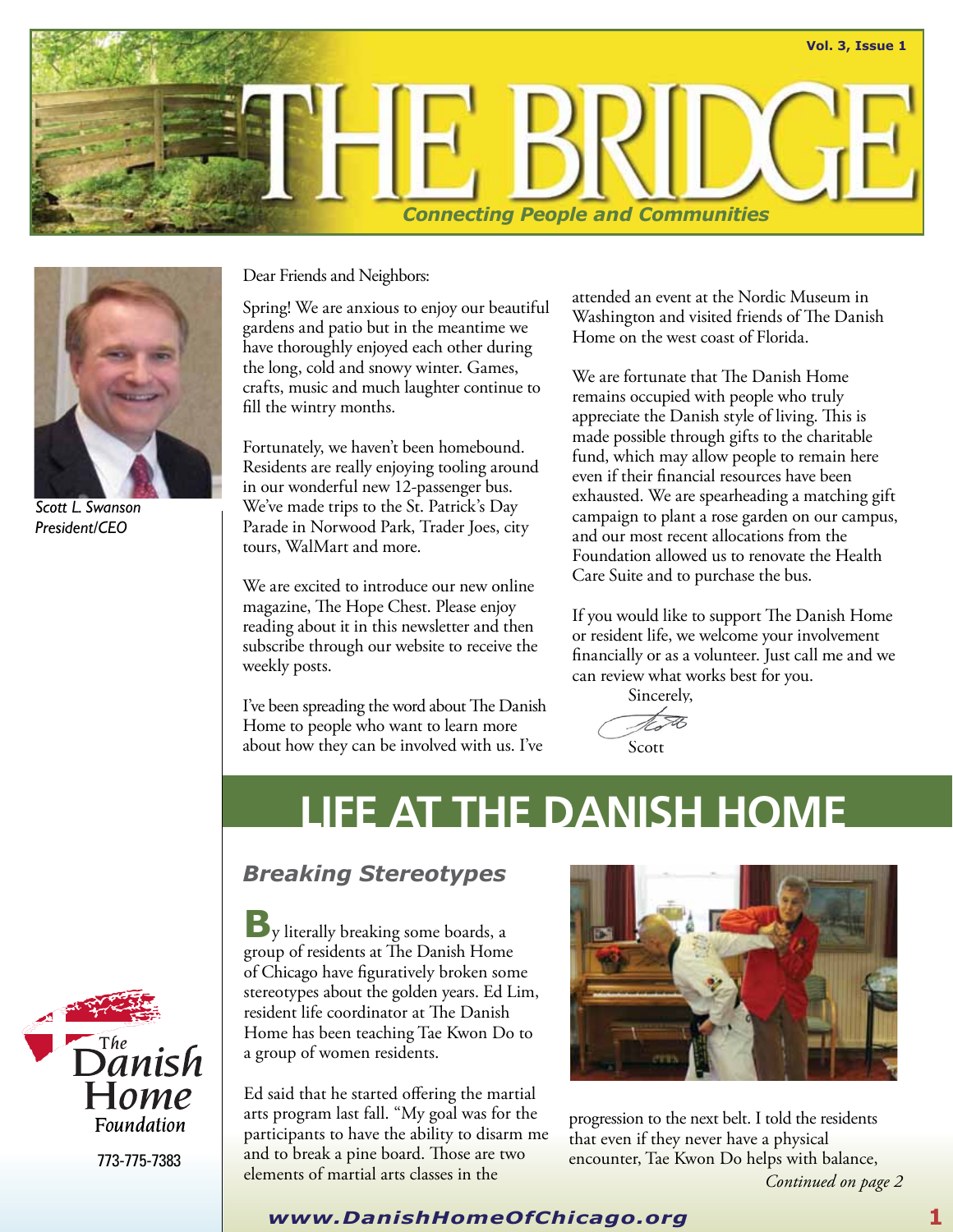## SPIRITUAL LIFE **THE HOPE CHEST**



*Reverend Doctor Warren Frank Best*

### *The Danish Home Loses a Friend*

We are saddened by the loss of Reverend Doctor Warren Frank Best, who for 56 years, attended to the spiritual needs of the residents of The Danish Home. Pastor Best's extensive theological education helped to guide his counsel to those in need at The Danish Home and to the parishes he served. He was known for his ability to cross religious doctrines to relate to people of all faiths and in different places of their spiritual journey. Pastor Best shared his stories of his frequent travels to Holy sites and amused audiences as a puppeteer during the holidays. His very personal and generous touch was greatly appreciated.

Welcome Pastor Michael Starby from the Edison Park Lutheran Church as the new pastor of The Danish Home. He will continue to offer weekly services, visit people in the hospital and tend to the spiritual needs of residents, families and staff. Pastor Starby also plans to expand youth participation into The Danish Home programs.

## **A Chest of Treasures from the Past… and Hope for the Future**



historically, as well as within the long-term care system. Blending facts with a fictional storyline and weaving historical and current day events, this is a celebration of Danish and Scandinavian contributions to American culture (and vice versa). Additionally, it's a way to cultivate and promote The Danish Home, its residents, staff, volunteers, and donors while communicating our mission.

The story begins as our narrator finds an old chest brimming with letters, photos, and personal effects belonging to one of the founding women of The Danish Society for Old People (which eventually became The Danish Old People's Home, and then The Danish Home of Chicago). This find

### *Breaking Stereotypes Continued from page 1*

coordination and motor skills," Ed said. Last month, he had the residents demonstrate their skills during The Danish Home Olympics event. "I think they forgot their strength. My arm is still sore. The fact that my wrist still hurts a week later means that they disarmed me properly. They also all broke 3/4 inch thick official pine boards," he said.



launches a journey to find out more about the amazing founding women and their significant contribution to Danish and American

history. Along the way the narrator contemplates the cultural and social similarities and differences between this time in history, and our present society. She is inspired by frequent trips to visit her grandmother, lovingly referred to as Mormor, who is a resident of The Danish Home.

Come along on this journey by visiting our website www.DanishHomeOfChicago.org and selecting The *Hope Chest* from the homepage. Then subscribe to receive weekly updates to this delightful, informative and fanciful tale. There is so much happening at The Danish Home of Chicago, and we have such a rich history to share. Visit DanishHomeOfChicago.org/the-hope-chest/

Martial arts is not the only non-traditional program that Ed ran for the residents in honor of the Olympics. "We had a target shooting competition with Nerf revolvers and I also introduced the residents to fencing. We had a lot of fun doing this," said Ed. "These were different activities than we normally do. There's a stigma attached to senior living. People think all we do is BINGO and beanbag tosses. Those are fine and some of our residents enjoy them, but we do so much more."

### **2** *Connecting People and Communities*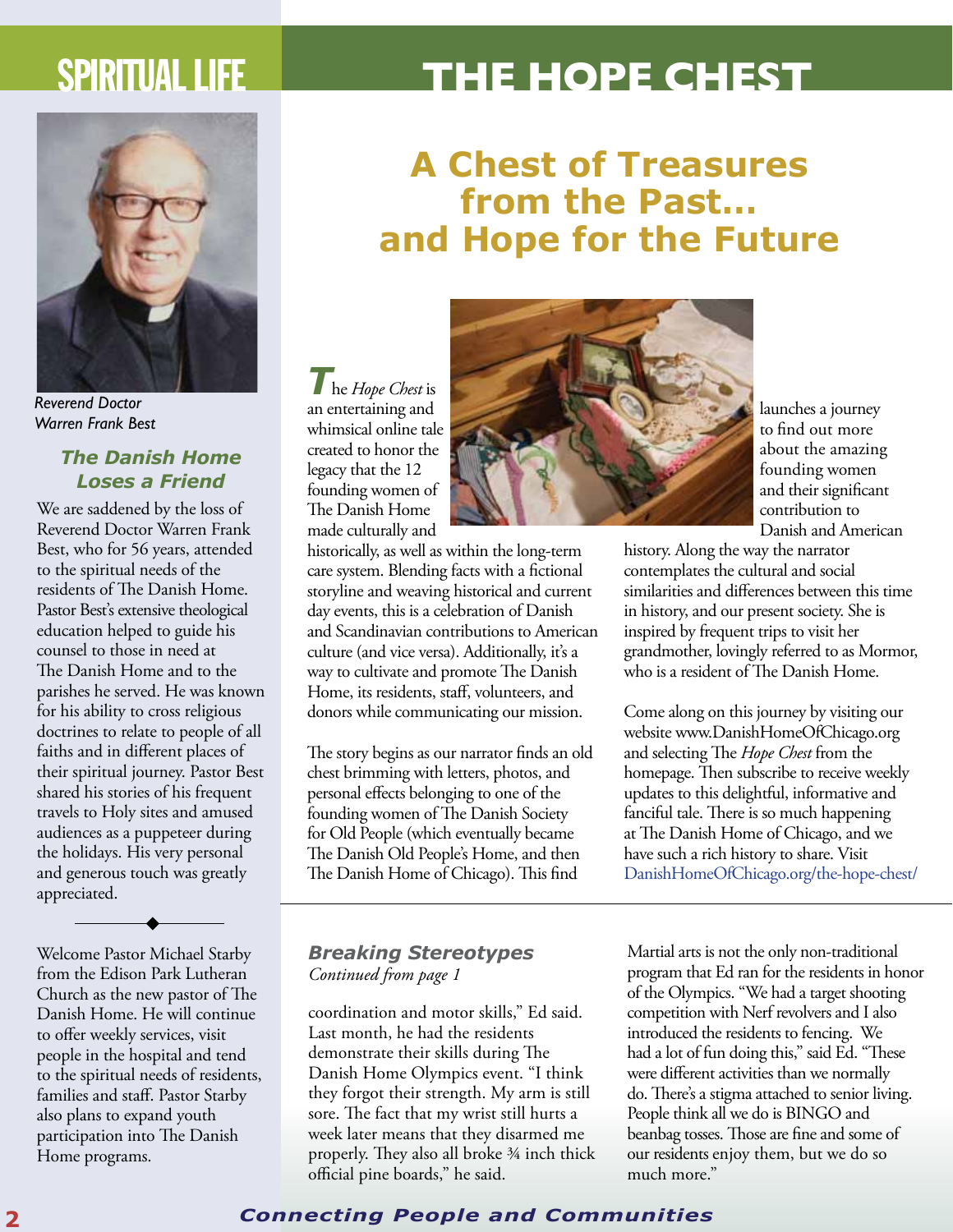# Celebrations *From Our Kitchen*

# **Annual Benefit Danish Wilted Salad**

*O*ur annual benefit was held on the exquisite grounds of Cantigny, where Colonel McCormick's home and the 1st Division Military museum can be experienced. Our event honored the Danish and American militaries in *A Salute to Freedom.*



During the event where a delicious brunch and award ceremony took place, our clever magician and other entertainment delighted

every generation. Even the Royal Danish Guard was present for exhibition and a Civil War re-enactor spoke about the Scandinavian immigrants' role in the Civil War.

This year's recipient for the Essence Award was the Women's Auxiliary. They were honored for their tireless and generous donation of time and resources to The Danish Home residents.

With nearly \$40,000 raised from the event, The Danish Home is yet again reminded that the health of the organization and our community is largely due to our generous benefactors and the tireless efforts of our volunteers.



*Our new 12-passenger bus is fully equipped with a wheelchair lift and generous room so residents from every level of care are able to enjoy our outings. We used it to attend a play at DePaul's Merle Reskin Theatre called "Number the Stars."*

Serves 8

1/2 lb bacon 1 medium cabbage, shredded 1 onion, chopped 1 garlic clove, minced 1/2 cup tarragon vinegar 1 cup sour cream



1. Place bacon in a large, deep skillet. Cook over medium high heat until evenly brown. Remove bacon, crumble and set aside. Reserve bacon fat.

2. Add the onion and garlic and fry in the bacon fat until browned.

3. Add the vinegar. Bring to a simmer and add the cabbage and bacon. Saute briefly and add sour cream. Serve warm.

# **HOLIDAYS**

## **The Danish Home Celebrates Christmas**

*Christmas begins on December 23 for our residents and their families as they celebrate Lillejuleaften or 'Little Christmas" with traditional woven red hearts and Christmas goats (Julbok) made of straw.* 



*www.DanishHomeOfChicago.org* **3**